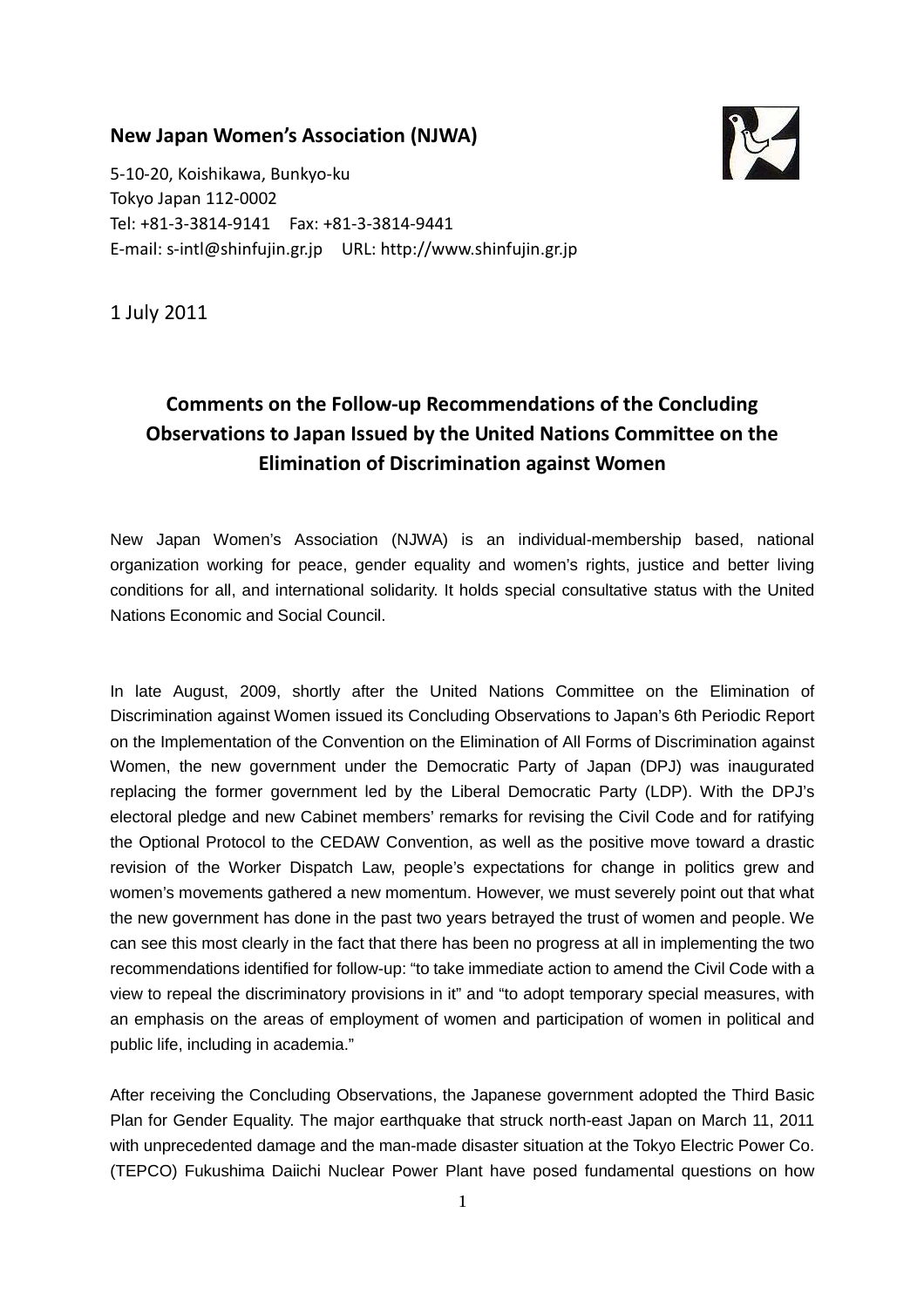Japan's politics, economy and society should be and on too-slow progress in the effort to achieve gender equality.

NJWA presents its comments on the situations concerning the two follow-up recommendations in two aspects.

# **1. "Civil Code Amendment" and "Temporary Special Measures" in the Third Basic Plan for Gender Equality**

On December 17, 2010, the Cabinet approved the Third Basic plan for Gender Equality. The Third Basic Plan, based on the reflections that "in reality, gender equality in Japan remains a work in progress, and a number of outstanding issues have been pinpointed," gives weight to "practicability" and "active observance of international criteria and standards." It also identifies 15 priority fields and set numerical targets in each of them.

### ◆**Amendment to the Civil Code**

To amend the "Civil Code" has been a wish of many women in Japan. NJWA conducted an urgent survey on the separate surnames for married couples. We used the survey result to accelerate the campaign for the Civil Code amendment, making representations to the Ministers concerned and submitting written requests to the government on different occasions. In the making of the Third Basic Plan, a reference was made in the Report of the Council for Gender Equality presented to Prime Minister in July 2010 that the amendment of the Civil Code was necessary. But the language was watered down in the approved document, which said, "continue to consider the amendment." Even a new phrase "grasp the trend of public opinion" was inserted. During the consideration of Japan's 6th Periodic Report, the CEDAW Committee members sharply criticized the Japanese government's passive attitude, saying that it was not public opinion but the government's job to repeal the discriminatory legislation. The Concluding Observations state, "the obligations undertaken under the Convention by the State party upon ratification should not be solely dependent on the results of public opinion surveys, but on its obligations to align national laws in line with the provisions of the Convention as it is a part of its national legal system." It is grave that after all the government maintains its passive attitude. And the fact that the language "take cultural and social situations into account" was inserted in the section on "International Cooperation" of the Third Basic Plan, makes us doubtful of the government's political will for carrying out "active observance of international criteria and standard."

To preserve discriminatory legal provisions is a clear violation of the State party's obligation under the CEDAW Convention. Treaties and laws make sure that policies are not influenced by the disposition or views of the government of the time. If the DPJ-led government surrenders to the pressure from the backlash group to back away, it will prove itself identical to the LDP government.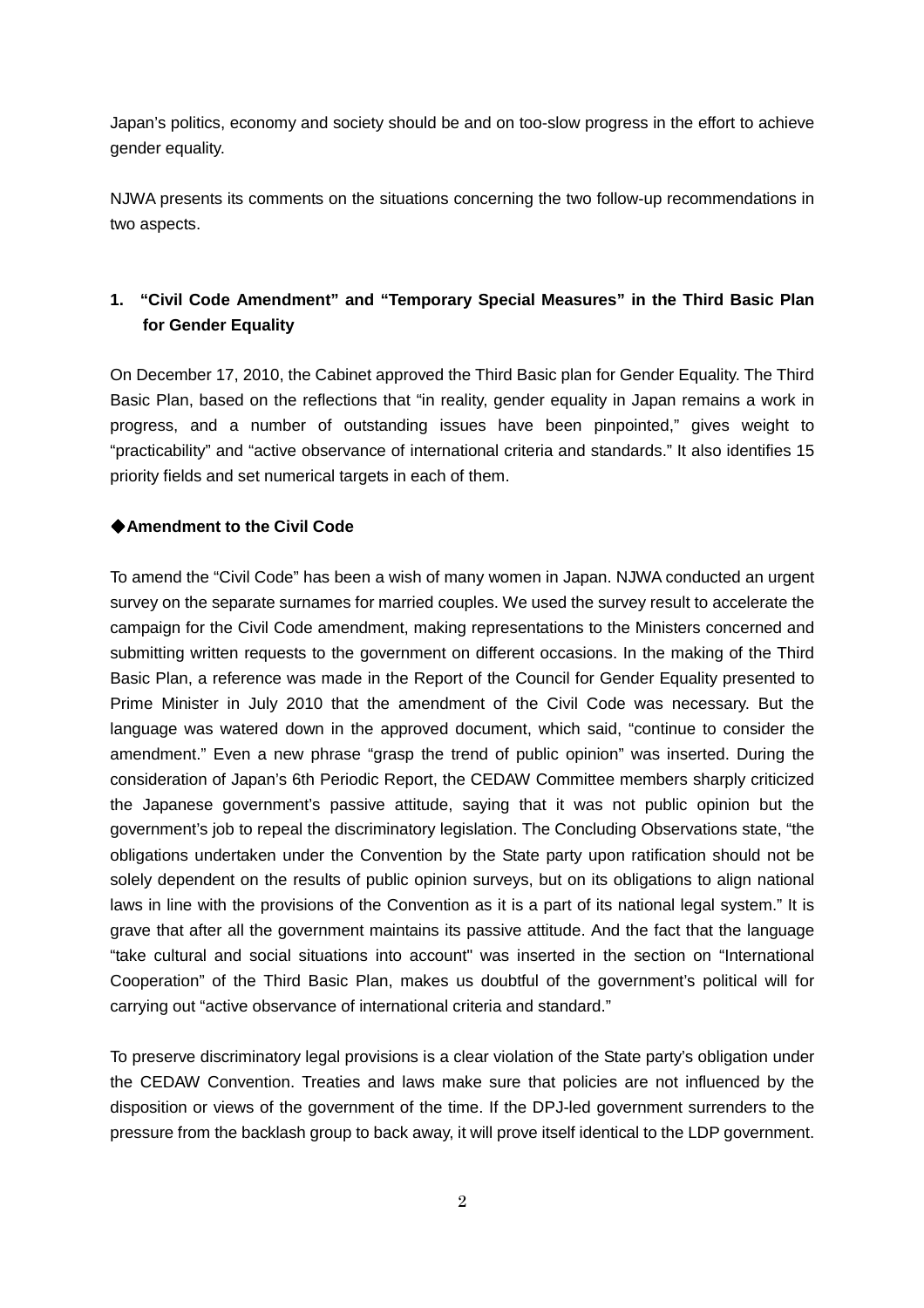We strongly urge the government to swiftly make a political decision to amend the Civil Code.

#### ◆**Temporary Special Measures**

The Concluding Observations recommended that temporary special measures should be adopted with an emphasis on the areas of employment of women and participation of women in political and public life, with numerical goals and timetables to increase representation of women in decision-making positions at all levels. The Third Basic Plan reiterates the goal set forth five years ago: "to raise the percentage of women in leadership positions in all fields to at least around 30% of the total by 2020," but there is no guarantee that the goal can be achieved.

#### **Employment**

In the field of employment, the greatest obstacle to women's participation in managerial positions in Japan is the increase in precarious status workers among women. In 2010, after the issuance of the Concluding Observations, the number of women in employment reached record high of 23.29 million. More and more women are being employed as non-regular workers; they make up 53.8% of all women workers, and 69.4% of the total number of non-regular employees ("Labor Force Survey," Ministry of Internal Affairs and Communications). The wage gap between women and men is not narrowing but widening: in 2010 women regular employees only earned 51.0% of what their male counterparts received ("Monthly Labor Survey," Ministry of Health, Labor and Welfare). In recent years, non-regular employment has been on a sharp rise in the workplace of public services. Among municipal workers, those in precarious status account for 30% of the total. Low-paid precarious women workers are concentrated in daycare staff, school teachers and cooking staff, nurses and other professions that require particular qualifications, and they are called "official working poor." This has become a social issue. Criticism is growing against temporary labor that human beings are being used as disposable objects, and a drastic revision of the Worker Dispatch Law has been called for. However, no progress has been made so far due to the pressure from the business circles who are opposed to such revision. Furthermore, the government intends to abandon its responsibility for daycare service, which is essential for women to continue working. A big opposition campaign is developing against it.

In order to increase women's participation in decision-making positions in employment, the central and local governments should take lead in improving working conditions of women in public services by employing them as regular staff instead of non-regular workers. The government should also change its direction to promote "structural reform" policies under the initiative of the business circles, toward establishing humane work rules which will ensure regular jobs for all.

#### **Political Participation**

In the field of political participation of women, negative trends are more and more visible. One of the major factors which have created a huge gap between politics and people's demands, and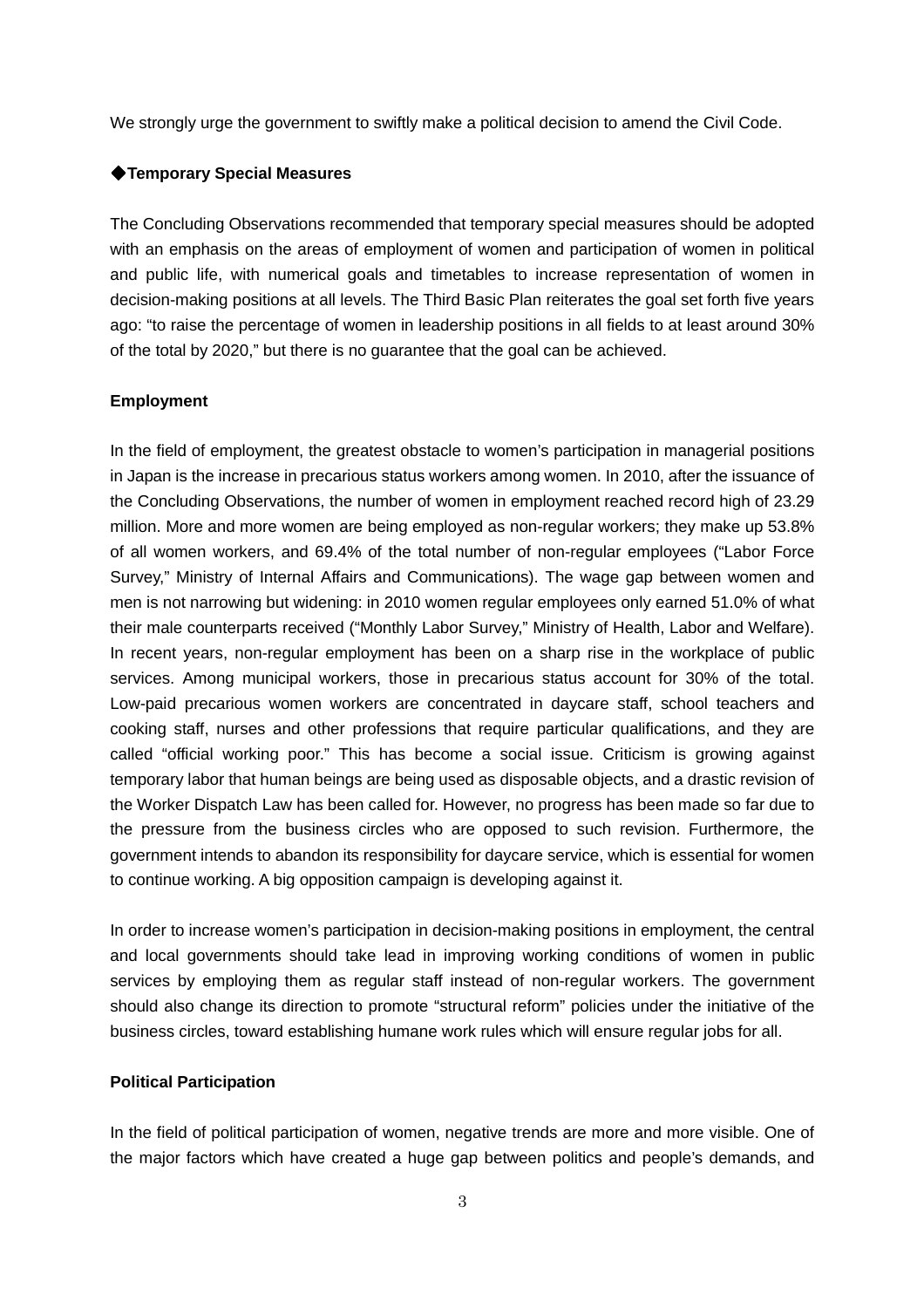have allowed political corruption to prevail in Japan is the electoral system, in particular, the single-seat constituency system, which does not represent the voters' will fairly and correctly, has had adverse effects on Japan's political situation. It has also much to do with the small percentage of women in the parliament. In Japan, there have been five elections for the House of Representatives after the single-seat constituency system was introduced in 1994, and in none of these elections the winning party did not gain more than 50%. In the recent two elections for the House of Representatives, the winning party obtained 60% of the seats with 40% of the votes. Such disproportionate share of the seats is the result of the single-seat constituency system, under which the winner takes all while the votes cast for the rest of the candidates are wasted. According to the world ranking as of the end of January 2011 of the percentage of women members in the lower chamber published by the Inter-Parliamentary Union (IPU), Japan comes in the 125th with 11.5% of women's share in the lower house, ranked lowest among the major industrialized countries. On the other hand, 20 countries of the top 25 adopt the proportional representation system. The DPJ government is pushing ahead with reducing the number of seats allocated for the proportional representation, and a broad range of women's groups have raised voices against it. In order also to facilitate the introduction of temporary special measures to increase women's participation in political life, we call for revising the electoral system into one centered on the proportional representation, so that the diverse voters' will be represented correctly.

## **2. Support and Reconstruction Measures for the Great East Japan Earthquake and Gender Issues**

The massive earthquake and tsunami that hit extensive areas of east-north of Japan and the resultant nuclear accident at TEPCO's power plant in Fukushima have caused the most devastating damage in post-war history. There is no certain prospect yet either for reconstruction of the disaster-stricken areas and people's lives, or for an end to the on-going nuclear crisis.

#### ◆**NGO's Initiatives**

It has been notable over the past three and a half months since March 11, an unprecedented number of NGOs have voiced and acted for incorporating gender perspectives into measures for victims support and reconstruction. NJWA members all over the country launched fund-raising campaigns for disaster victims and the total amount of money collected reached about 86 million yen (about 1.1 US dollars) as of June 30. NJWA, while bringing the donated money to the disaster-stricken areas, sent requests to both the government and TEPCO based on the pressing needs of women in the disaster areas. On June 10, NJWA made public its proposals for reconstruction in line with the Japanese Constitution and the principles of gender equality, and it made representations to the ministries for taking these proposals into account as they work on the reconstruction. The International Women's Year Liaison Group also called on the government to integrate gender perspectives into reconstruction measures. The Science Council of Japan, an organization representing scientists of different fields in Japan, organized for the first time in its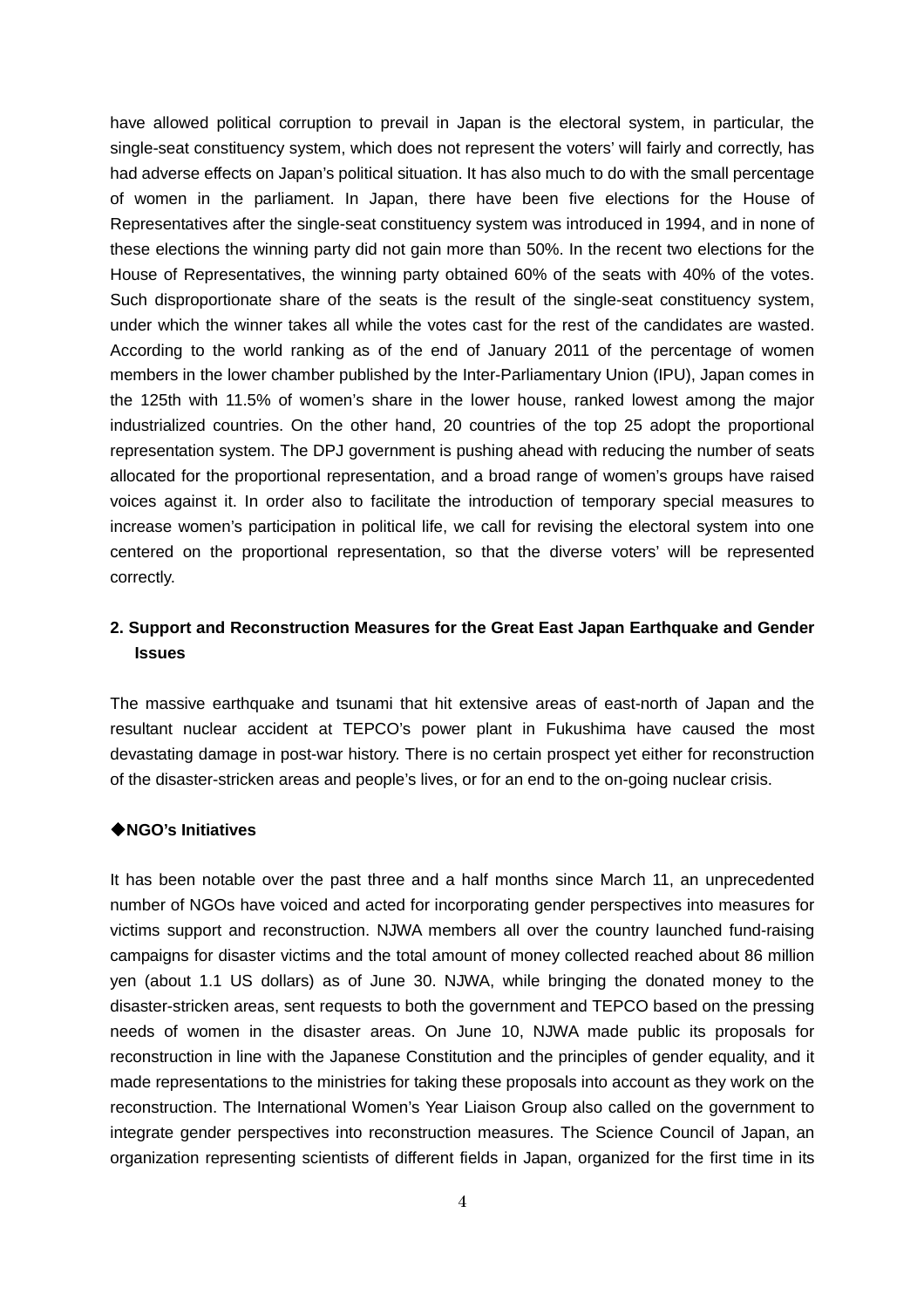history the symposium entitled "Disaster Reconstruction Efforts and Gender Equality."

While the government clings to maintaining and resuming operations at Fukushima nuclear power plant despite the catastrophic damage it has caused, actions and cooperation are spreading among people, especially among young people, calling for the withdrawal from nuclear power generation and shift to more use of natural energy resources. NJWA members in Fukushima and the rest of the country are calling on the local governments as well as the State to take urgent measures to protect life and health of children from radioactive contamination. They are also out in the streets organizing signature drives and demonstrations calling for the closure of all the nuclear power plants in Japan.

#### ◆**The Third Basic Plan for Gender Equality Being Tested**

The Third Basic Plan includes in its priority fields "Promoting gender equality in the area of regional development, disaster prevention, environment, and others," placing much emphasis on the efforts in this field. Now, in this time of crisis, the measures set forth by the Third Basic Plan are being tested whether or not they are really practical on the ground. The government has called on local governments to take the needs of women and children into account in responding to the disaster situation, such as setting up locker rooms or similar space in evacuation centers or including women in the facility management, but in reality these measures are not being implemented in most of the evacuation facilities. The Reconstruction Design Council established by the government has only one woman (6.7%) among its 15 members, the Council's study group has 2 women (10.5%) among its 19 members, and the Committee on the Investigation of Accidents at the Fukushima Nuclear Power Station of Tokyo Electric Power Company has 2 women (20%) among its 10 members. These figures show that the government has still much to do to attain the target of "30% by 2020" set out in the Third Basic Plan.

#### ◆**Gender Perspectives and Revitalization of Japan**

The disaster-stricken areas up in the north had already faced before the quake the adverse impact of the bad politics promoted by the government, such as accelerated aging with declining population of local communities under the successive governments' policy to abandon the primary industry, the merger of municipalities resulting in wider-area local administrative units with reduced number of municipal workers, and integration and reduction of medical institutions by "structural reform". The local women and people have been struggling, hand in hand, to preserve the unity of community and the rich natural environment. Nuclear power plants have been installed in Japan with its technology still immature, deeply connected with the nuclear military strategy of the United States. Politicians, bureaucrats and business leaders who shared vested interests came together to create "safety myth" and imposed those plants in the areas where the industrial infrastructure had already been destroyed.

With the government being so slow in taking support measures for the victims, who have long